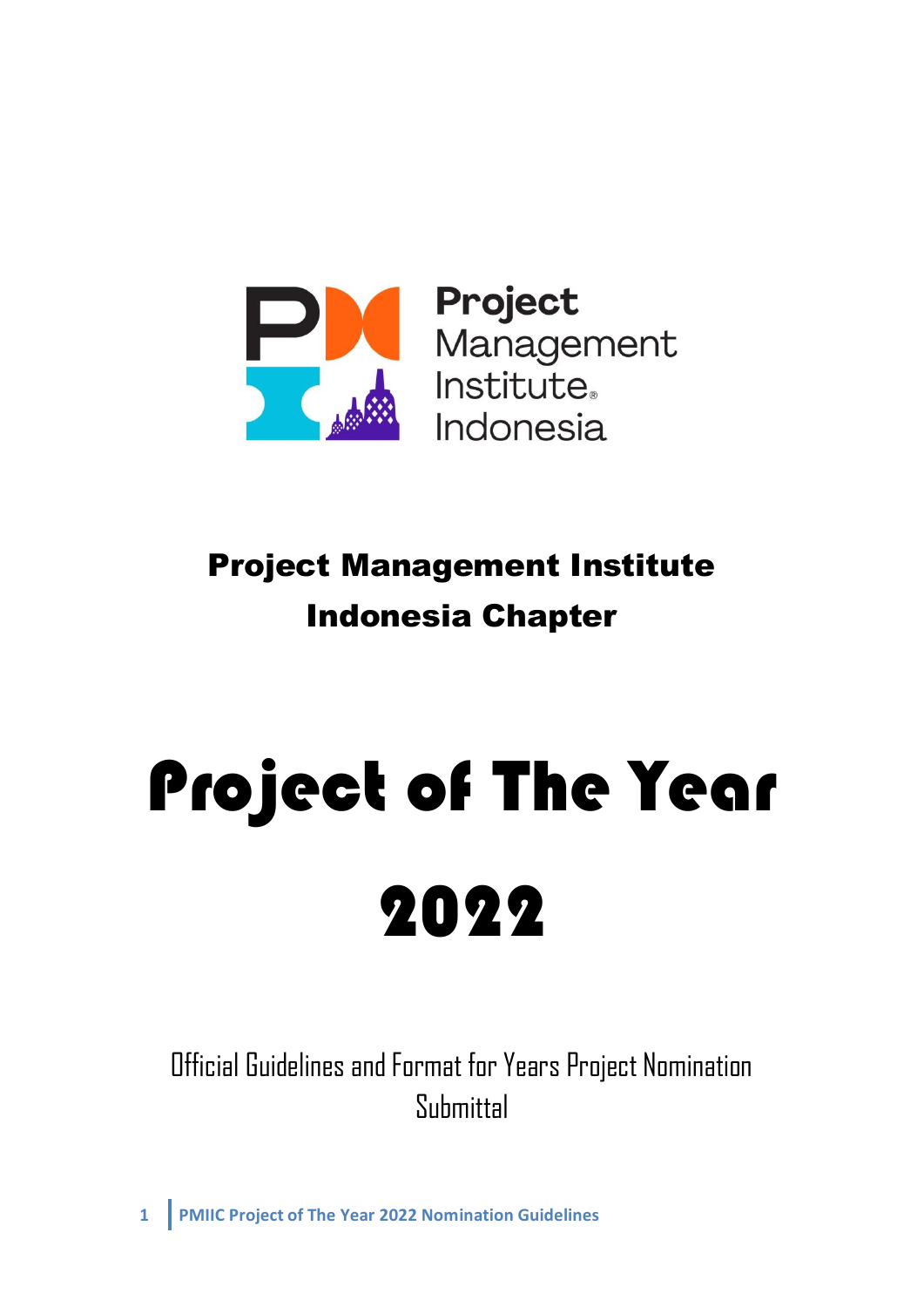Thank you for your interest in applying for a PMIIC Project of the Year 2022 Award. This document provides additional submission guidelines for your nomination. Please read each section carefully, and sign where directed on the Contact Information form, that you have read and have complied with these directives. This is a must-read document for your application.

## **PURPOSE**

The PMI Indonesia Chapter Project of The Year award (POTY) recognizes the large and complex project that best delivers:

- Superior performance of project management practices
- Super organizational results
- Positive impact society

## **KEY DATES**

| <b>Activity</b>                      | <b>Date</b>          |
|--------------------------------------|----------------------|
| <b>PMIIC POTY 2022 Announcement</b>  | 15 APR 2022          |
| <b>Registration Open</b>             | 18 APR - 15 JUN 2022 |
| <b>Screening Process</b>             | $16 - 29$ JUN 2022   |
| <b>Screening Result Announcement</b> | 30 JUN 2022          |
| <b>Evaluation Process</b>            | $1 - 15$ JUL 2022    |
| <b>Finalist Announcement</b>         | 18 JUL 2022          |
| <b>Interview Session with Judges</b> | 2 AUG 2022           |
| <b>Winner Announcement</b>           | 5 AUG 2022           |

# **APPLICATION DEADLINE**

The deadline to submit nominations is **June 15th 2022.**

# **ELIGIBILITY**

- The project must been completed between January 2020 and March 2022.
- The project must be implemented in Indonesia or carried out by a company based in Indonesia or originated from Indonesia.
- The total size of the project must meet following conditions for the categories:
	- o Business & Information Systems (Category A) :
		- o Minimum Project Budget of 500K USD
	- o Engineering & Construction (Category B) :
		- o Project Budget between 500K USD and 5 million USD
	- o Engineering & Construction (Category C) :
		- o Minimum Project Budget of 5 million USD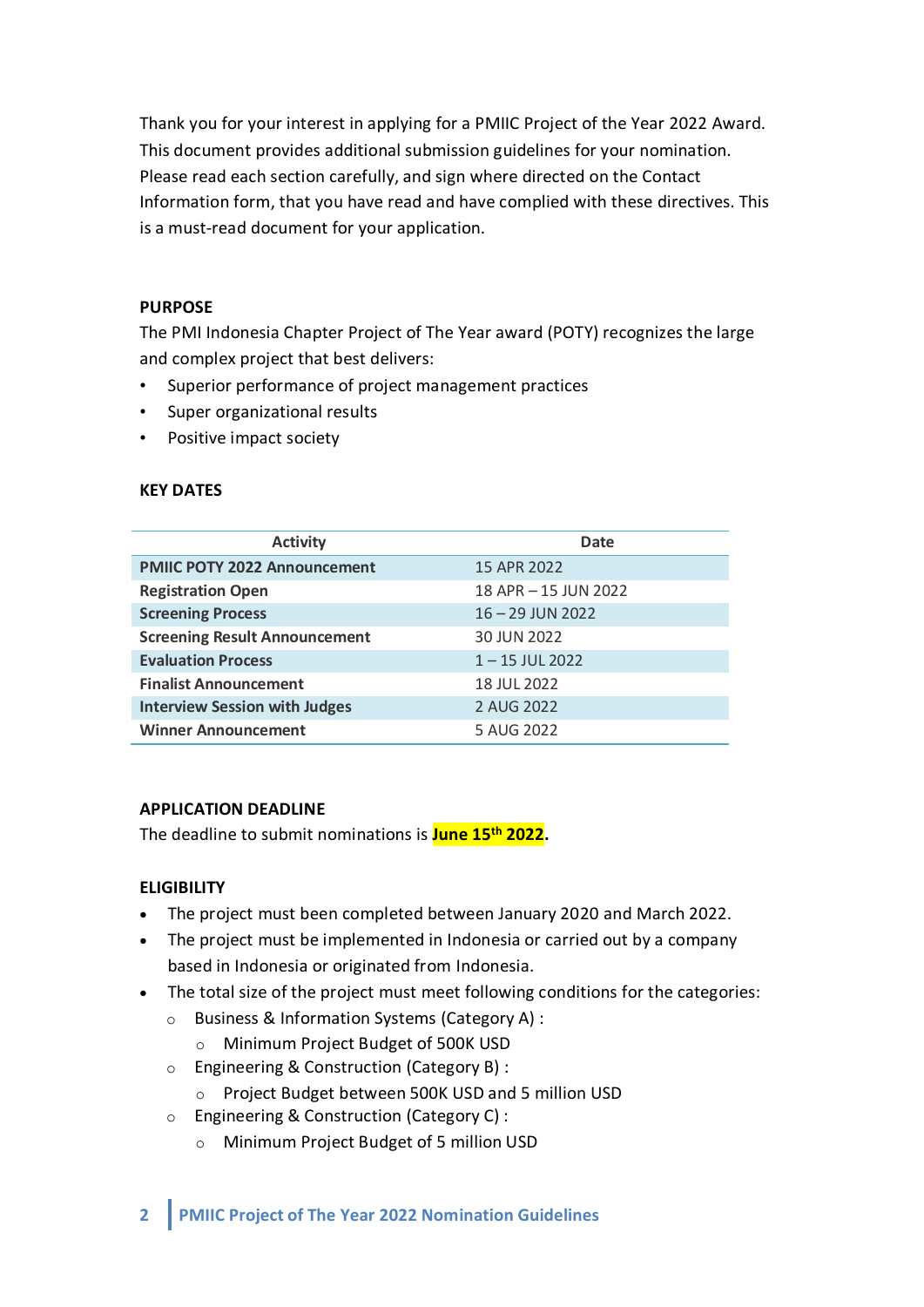- An organization cannot submit more than 2 projects per category, but may submit projects in multiple categories.
- PMI affiliation is not necessary for nomination.

# **NOT ELIGIBLE**

- A project which has either won or has been previously nominated for the PMI Project of the Year Award or the PMI Award for Project Excellence.
- Project which was completed outside of the designated period.

# **NOMINATION PROCEDURES**

- Submission Form must be sent electronically to [poty2022@pmi](mailto:poty2022@pmi-indonesia.org)[indonesia.org](mailto:poty2022@pmi-indonesia.org) and must be received by the application deadline **June 15th 2022**.
- One Lead Nominator shall be designated with whom PMI will communicate regarding the nomination.
- The Lead Nominator does not require PMI affiliation.
- The Lead Nominator shall submit the PMI Project of the Year Award Application document addressing each of the criteria in two pages or fewer and listing the relevant criteria title and description at the top of each page.
- All submitted material shall not exceed thirty pages.
- The Lead Nominator shall ensure that all documentation is accurately completed and submitted. Incomplete nomination packages will not be evaluated.

# **EVALUATION PROCESS**

The evaluation process is governed by the following independent bodies comprising of experienced industry leaders:

| Governance              | <b>Members</b>                                                        | <b>Roles &amp; Responsibilities</b>                                                                                                                                                                                                                                       |
|-------------------------|-----------------------------------------------------------------------|---------------------------------------------------------------------------------------------------------------------------------------------------------------------------------------------------------------------------------------------------------------------------|
| Evaluation<br>Committee | Senior Project<br>Managers/Directors<br>from the relevant<br>industry | Review and approve the evaluation criteria<br>п<br>and process.<br>Obtain necessary guidance from Judges Panel<br>and perform an objective evaluation of the<br>submitted projects.<br>Prepare the evaluation report and submit to<br>the Judges Panel                    |
| <b>Judges Panel</b>     | Senior Executives from<br>the relevant industry                       | Govern the overall program.<br>ш<br>Provide guidance to the Evaluation Committee<br>п<br>and the program team in designing and<br>executing the program.<br>Review the evaluation reports submitted by<br>the Evaluation Committee and select the<br>finalists & winners. |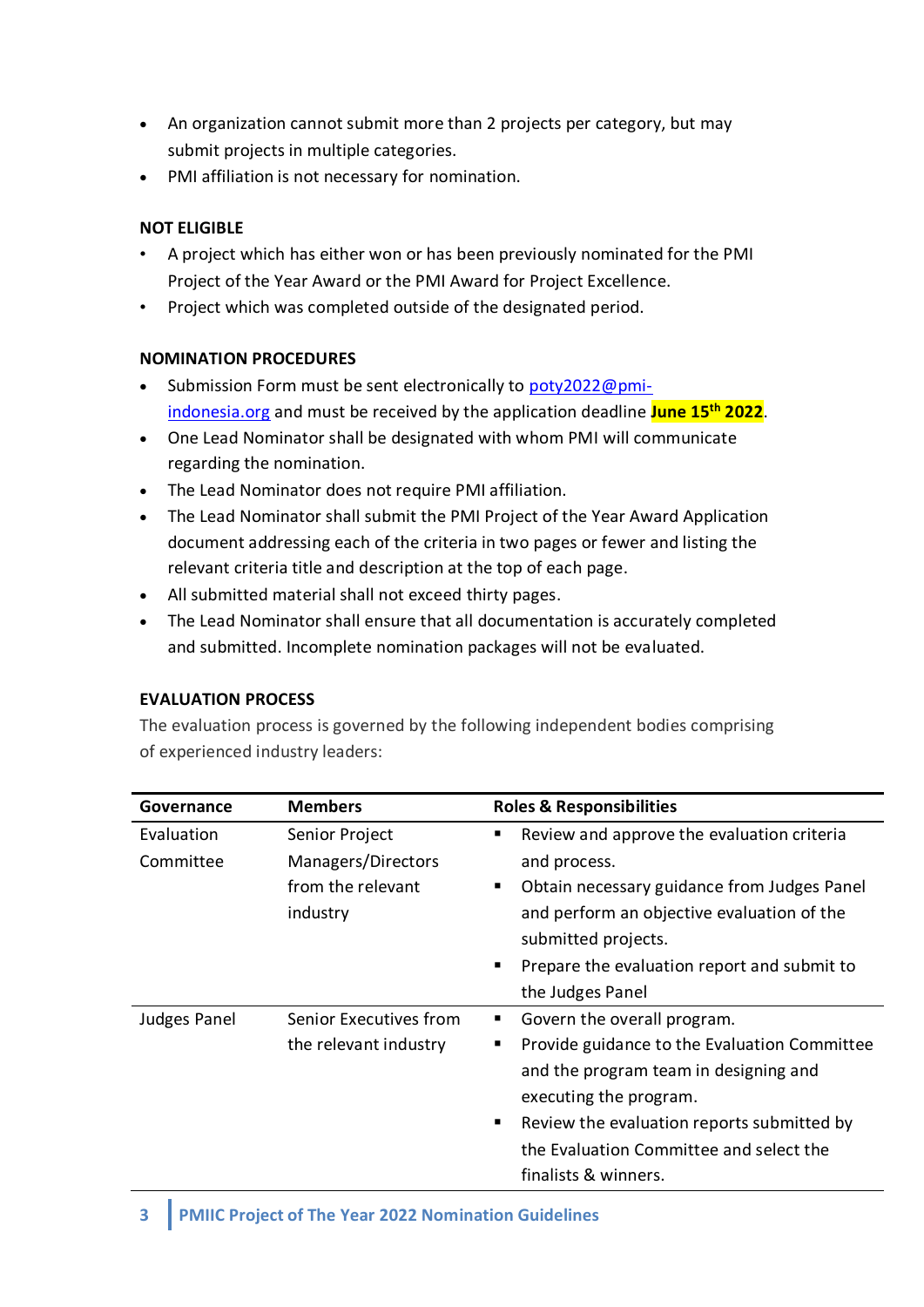The PMIIC POTY selection process consists of a document review. Candidate projects must be submitted to the current members of the PMIIC Project of the Year 2022 Committee Members [\(poty2022@pmi-indonesia.org\)](mailto:poty2022@pmi-indonesia.org).

#### **Nomination**:

A project may be nominated by anyone for award consideration. Submittals must be received by the POTY Committee by **June 15th 2022.**

#### **Screening:**

1. Evaluation is carried out by the designated screener(s). The nomination package will be reviewed and verified for completeness according to the eligibility criteria set forth. If required, the screener(s) may contact one or more of the project team for clarification or more information. Evaluation Committee evaluates the project nominations according to the eligibility criteria and provides the evaluation report to the Judges Panel.

#### **Judging:**

- 2. The Judging Subcommittee will evaluate each of the screened nomination packages in more detail. Using a scoring sheet, each judge will evaluate the information provided and score a value to each category between 1 and 10. An average of all categories will provide the total project score. All judges scoring sheets will be collected and an average of all judge's scores will provide the project preliminary total score. Finally, a meeting with all judges will be convened to discuss and compare the preliminary scores and if justified, adjustments may be made to determine the final project score. Judges Panel selects the finalists (up to 3 participants) for each category.
- 3. The finalists will present their project in front of the Judges Panel and ready for Question & Answer session with the judges. Evaluation of ability to present the project will be added to the final score.

#### **Announcement:**

Each participant will be received their result through electronic mail. Formal announcement of the winner and any additional recognition will be made on **August 5 th 2022**. All those who submitted nominations for consideration will be recognized by announcement prior to the awards presentation. The awarding will be given at SYMEX 2022 networking dinner & PMIIC anniversary on **October 5 th 2022**.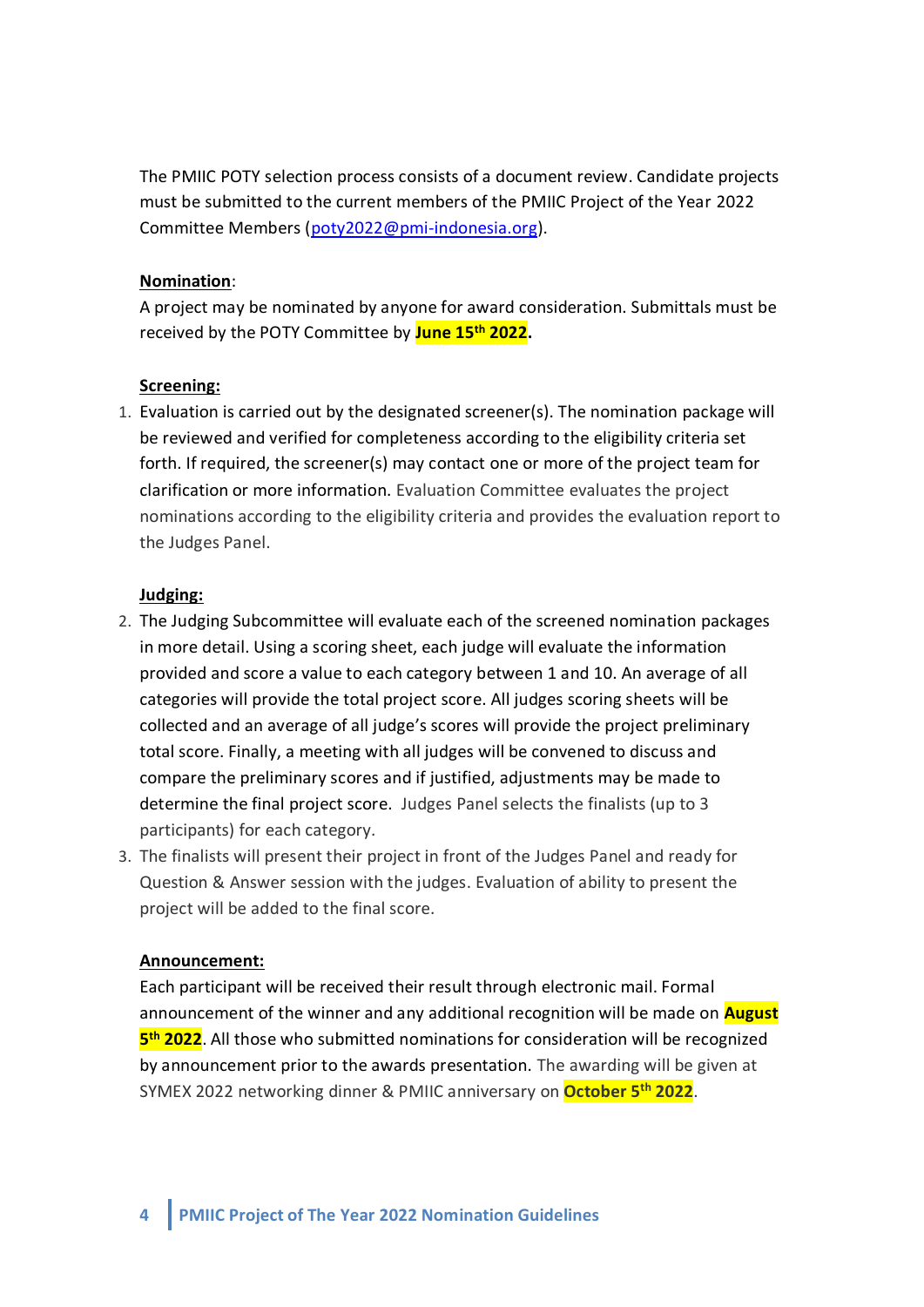PMIIC will guarantee the fairness and neutralness of the screening, evaluation, and judging process. PMIIC will ensure there is no conflict of interest from Screeners, Evaluation Committee and Judges Panel during the process.

# **EVALUATION CRITERIA**

The projects considered for Project of the Year Awards shall have demonstrated the following criteria:

- 1. **Introduction/Summary**. This section provides the project background. 1.1 Provide project information
	- 1.1.1 Project Name
	- 1.1.2 Project Location
	- 1.1.3 What was the original budget?
	- 1.1.4 What was the final approved budget?
	- 1.1.5 What was the actual budget used?
	- 1.1.6 What was the start date?
	- 1.1.7 What was the original completion date?
	- 1.1.8 What was the final approved completion date?
	- 1.1.9 What was actual completion date?
	- 1.2 Provide a brief overview of the organization and the project.
	- 1.3 Describe how the project contributed to the organizational strategy.
	- 1.4 Describe the benefit/value of this project on the general public.
- 2 **Benefits Realization**. Show that the benefits/value of your project were realized by answering the following:
	- 2.1 Identify the benefits/value of the project for the organization(s).
	- 2.2 Describe what processes/tools were used to verify if the project benefits were achieved or not.
	- 2.3 Describe what benefits-related complexities had to be overcome.
- 3 **Leadership**. Show that the leadership of the project was effective by answering the following:
	- 3.1 Describe the project leadership, including key stakeholder relationships and executive sponsorship.
	- 3.2 Describe what leadership practices were used and how they were used.
	- 3.3 Describe how effective leadership contributed to the project's success.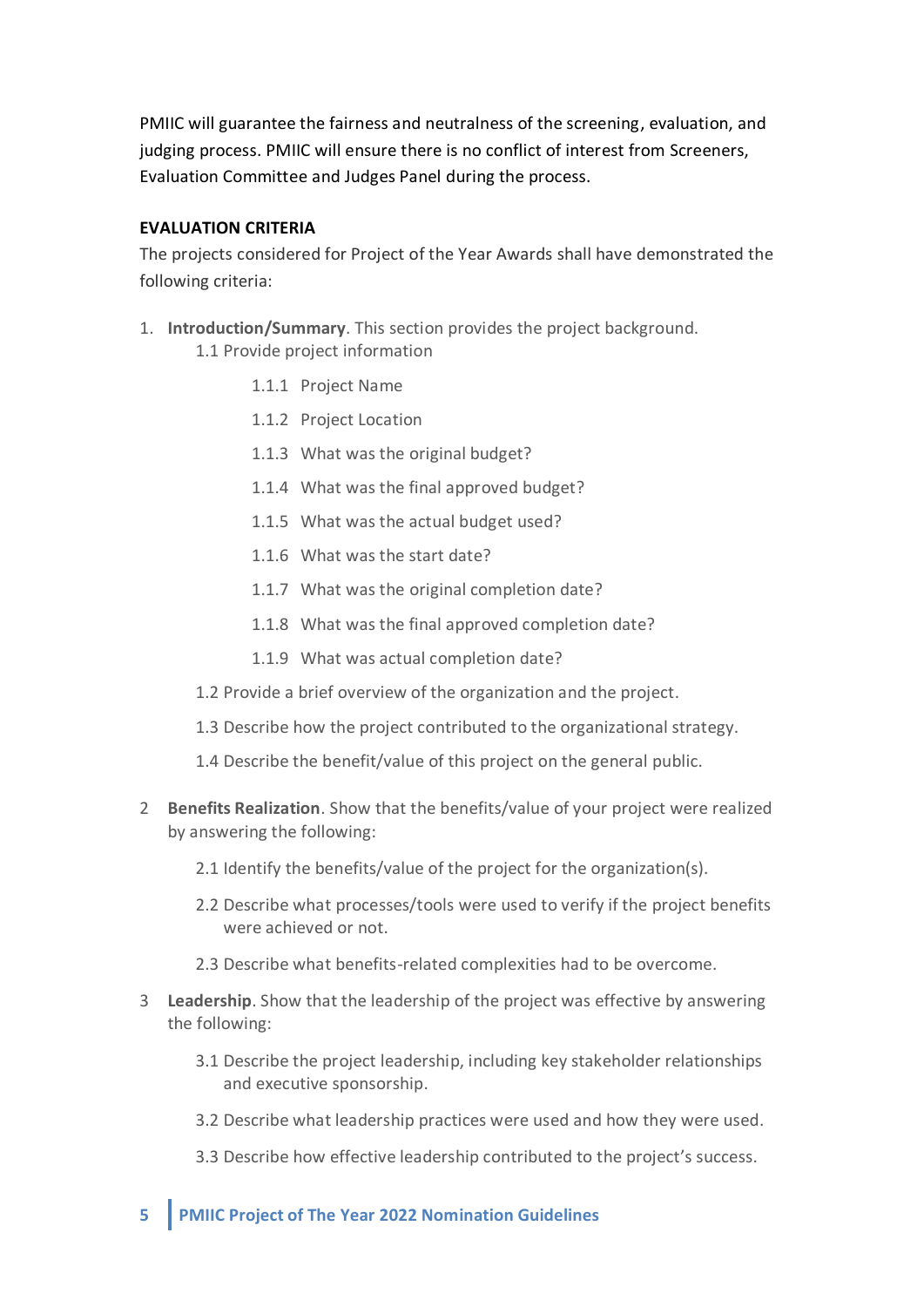- 3.4 Provide a letter signed by the project sponsor that will:
	- 3.4.1 Describe the project benefits and confirm they were realized to your satisfaction.
	- 3.4.2 Describe your engagement with the project leadership.
	- 3.4.3 Describe and list the top three reasons why you believe this project is a worthy candidate for this award.
	- 3.4.4 Describe how this project aligns with the strategy of the organization.
- 4 **Stakeholders**. Show that stakeholder expectations and communications were effectively managed by answering the following:
	- 4.1 Identify the key stakeholders and why they were key to your project.
	- 4.2 Describe what processes/tools were used to manage stakeholder expectations and communications.
	- 4.3 Describe how these processes/tools were used to manage stakeholder expectations and communications.
	- 4.4 Describe how effective management of stakeholders contributed to the project's success.
	- 4.5 Describe what stakeholder-related complexities had to be overcome.

#### **5 Schedule**

- 5.1 Describe what processes/tools were used to develop and manage the schedule.
- 5.2 Describe how these processes/tools were used to effectively manage the schedule's critical path.
- 5.3 Describe how effective management of schedule contributed to the project's success.
- 5.4 Describe what schedule-related complexities had to be overcome.
- 6 **Cost**. Show that the project cost was effectively developed and managed by answering the following:
	- 6.1 Describe what processes/tools were used to determine the project cost.
	- 6.2 Describe how these processes/tools were used to effectively manage the project costs.
	- 6.3 Describe how effective management of cost contributed to the project's success.
	- 6.4 Describe what cost-related complexities had to be overcome.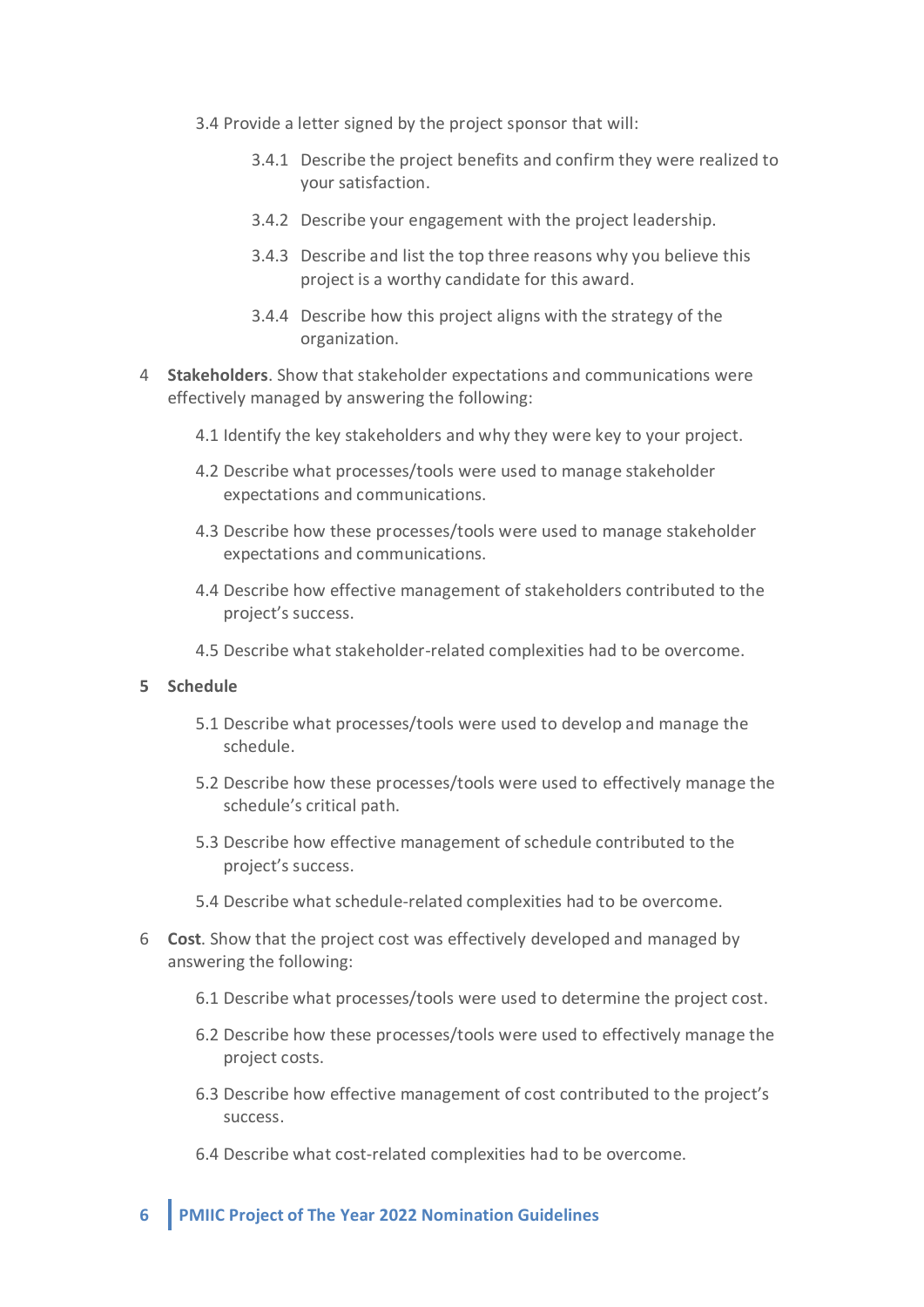- 7 **Scope**. Show that the project scope was effectively developed and managed by answering the following:
	- 7.1 Describe what processes/tools were used to document the project scope.
	- 7.2 Describe how these processes/tools were used to manage the scope.
	- 7.3 Describe how effective management of scope contributed to the project's success.
	- 7.4 Describe what scope-related complexities had to be overcome.
- 8 **Risk**. Show that risks were effectively managed during the project by answering the following:
	- 8.1 Identify the key risks and explain why they were key to your project.
	- 8.2 Describe what processes/tools were used to document risks.
	- 8.3 Describe how these processes/tools were used to manage risk.
	- 8.4 Describe how effective management of risks contributed to the project's success.
	- 8.5 Describe what risk-related complexities had to be overcome.
- 9 **Project Change Management**. Show that proposed changes to project scope, cost, and schedule were effectively managed by answering the following:
	- 9.1 Describe what processes/tools were used to document and approve changes.
	- 9.2 Describe how these processes/tools were used to manage change.
	- 9.3 Describe how effective management of change contributed to the project's success.
	- 9.4 Describe what change-related complexities had to be overcome.
	- 9.5 Identify the key changes during your project and why they were key to your project.
- 10 **Lessons Learned**. Show that lessons learned from previous projects (if any) and from the submitted project were effectively integrated into the project and/or organization by answering the following:
	- 10.1 Describe what processes/tools were used to capture lessons learned.
	- 10.2 Describe how the lessons learned were integrated into the project.
	- 10.3 Describe how the integration of lessons learned contributed to the success of the project.
	- 10.4 Identify the key lessons learned and why they were key to your project and/or organization.
- **7 PMIIC Project of The Year 2022 Nomination Guidelines**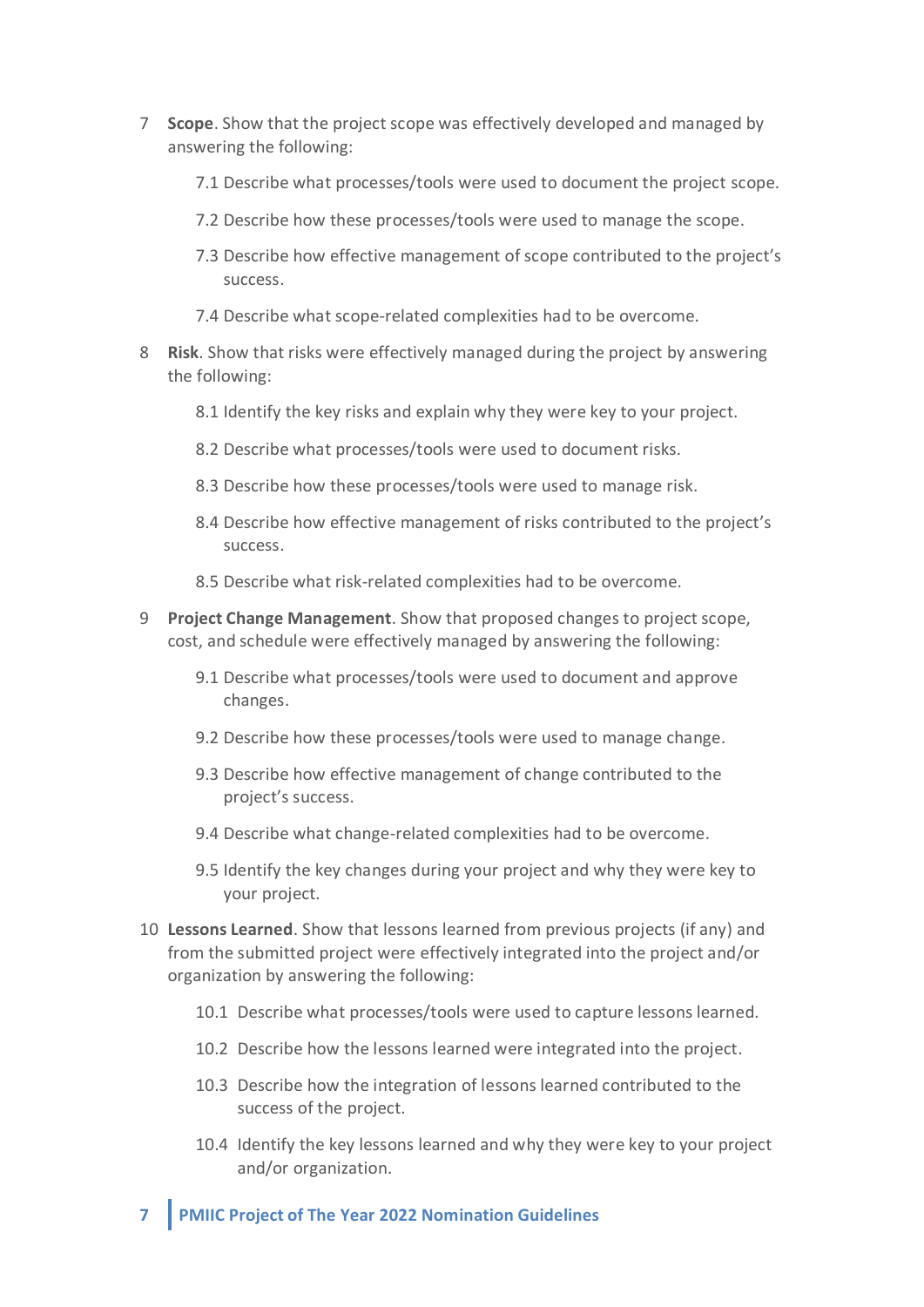# **SCORING**

Allocation of these project specific points will make up 80% of the scoring in all award categories.

| <b>Evaluation Criteria</b> | Weight |
|----------------------------|--------|
| Introduction/Summary       | 8%     |
| <b>Benefit Realization</b> | 8%     |
| Leadership                 | 8%     |
| Stakeholders               | 8 %    |
| Schedule                   | 8 %    |
| Cost                       | 8%     |
| Scope                      | 8 %    |
| Risk                       | 8 %    |
| Project Change Management  | 8 %    |
| Lessons Learned            | 8%     |

The remaining of the scoring points are based on:

- 10% from the project complexity and the overall package application, including supporting documents
- 10% from during final project presentation from Judges Panel.

# **GENERAL TERMS AND CONDITIONS**

Applicant must agree that:

- The nomination package will be completed in close conformance with the established format that follows.
- All necessary clearances, releases and permissions needed for public release of all submitted materials will be obtained in writing. Participant may inform PMIIC if certain part of the materials should not be included in public release.
- Expenses will not be reimbursed for assembling the nomination package nor for any presentation materials that may need to be created should the project be selected as the winner.

#### **SUBMITTAL REQUIREMENTS**

Nominations must be concise, yet contain enough information to adequately represent the project. Submission must follow the POTY Submission Template. Packages are not to exceed 30 pages, including supporting documentation such as work breakdown structure, project charter, communication plan, etc. Any additional